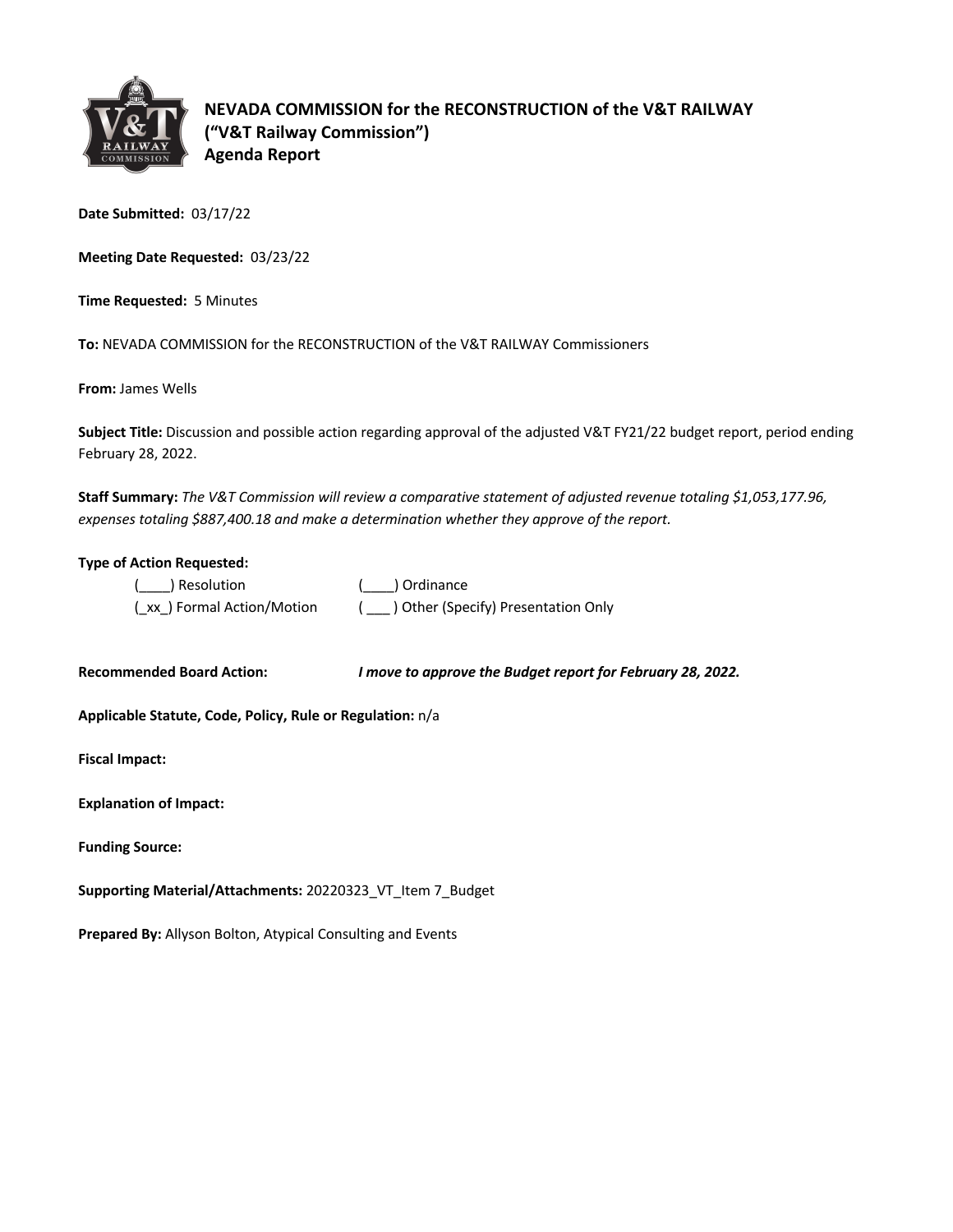## NEVADA COMMISSION FOR THE RECONSTRUCTION OF THE V&T RAILWAY BUDGET TO ACTUAL REPORT FISCAL YEAR: 2022

| PERIOD:        | 2                              | Percent Year Exhausted: |               | 66.67%                   |              |               |          |
|----------------|--------------------------------|-------------------------|---------------|--------------------------|--------------|---------------|----------|
|                |                                |                         |               |                          |              | Variance      |          |
| <b>REVENUE</b> |                                | Original                | Current       | Period                   | Year-to-Date | Favorable/    | Percent  |
| Code           | Description                    | Budget                  | <b>Budget</b> | Activity                 | Activity     | (Unfavorable) | Received |
| 221-33220-000  | LICENSE PLATE                  | 21,600.00               | 21,600.00     |                          | 14,176.33    | (7,423.67)    | 65.63%   |
| 221-33400-000  | <b>FEDERAL GRANTS</b>          | 6,000.00                | 6,000.00      |                          | 750.00       | (5,250.00)    | 12.50%   |
| 221-33512-000  | <b>TOURISM TAX</b>             | 250,000.00              | 250,000.00    | $\overline{\phantom{a}}$ |              | (250,000.00)  | 0.00%    |
| 221-34700-000  | <b>CAP TICKET SALES</b>        | 126,600.00              | 126,600.00    | 990.00                   | 81,866.68    | (44, 733.32)  | 64.67%   |
| 221-34700-232  | CAP TICKET SALES-POLAR         | 376,000.00              | 376,000.00    | $\overline{\phantom{a}}$ | 451,358.32   | 75,358.32     | 120.04%  |
| 221-34700-235  | CAP TICKET SALES-RAILBIKES     | 125,000.00              | 125,000.00    | $\overline{\phantom{a}}$ | 39,080.88    | (85, 919.12)  | 31.26%   |
| 221-34710-232  | <b>HISTORICAL FEE-POLAR</b>    |                         |               | $\overline{\phantom{a}}$ | 97,540.00    | 97,540.00     | 100.00%  |
| 221-34720-232  | PARKING FEE-POLAR              |                         |               | $\overline{\phantom{a}}$ | 37,117.00    | 37,117.00     | 100.00%  |
| 221-36203-000  | <b>RENTS</b>                   | 15,000.00               | 15,000.00     |                          | 6,000.00     | (9,000.00)    | 40.00%   |
| 221-36304-232  | <b>PHOTOS</b>                  | 10,000.00               | 10,000.00     | $\overline{\phantom{a}}$ | 6,879.17     | (3, 120.83)   | 68.79%   |
| 221-36400-000  | <b>CONTRIB/DONATIONS PRVTE</b> | 100.00                  | 100.00        | $\overline{\phantom{a}}$ |              | (100.00)      | 0.00%    |
| 221-36500-000  | MISC - OTHER                   |                         |               | $\overline{\phantom{a}}$ | 65,000.00    | 65,000.00     | 100.00%  |
| 221-36540-000  | <b>EQUIPMENT SALES</b>         | 64,000.00               | 64,000.00     | $\overline{\phantom{a}}$ | 210,364.72   | 146,364.72    | 328.69%  |
| 221-36700-232  | SALE OF GOODS-POLAR            | 50,000.00               | 50,000.00     | $\overline{\phantom{a}}$ | 43,044.86    | (6,955.14)    | 86.09%   |
|                | <b>REVENUE TOTAL</b>           | 1,044,300.00            | 1,044,300.00  | 990.00                   | 1,053,177.96 | 8,877.96      | 100.85%  |

| <b>EXPENSE</b><br>Original<br>Period<br>Year-to-Date<br>Favorable/<br>Current<br>Percent<br>Budget<br>Code<br>Description<br>Budget<br>Activity<br>Activity<br>(Unfavorable)<br>Spent<br>221-221-51021-000<br><b>CASUAL LABOR</b><br>0.00%<br>221-221-51021-232<br>CASUAL LABOR-POLAR<br>1,500.00<br>59,111.74<br>(59, 111.74)<br>100.00%<br>221-221-53010-000<br>25.00<br>25.00<br>25.00<br>0.00%<br>Postage<br>0.00%<br>221-221-53010-232<br>POSTAGE - POLAR<br>$\overline{a}$<br>÷.<br>÷.<br>221-221-53011-000<br><b>OFFICE SUPPLIES</b><br>1,800.00<br>1,800.00<br>2,525.26<br>(725.26)<br>140.29%<br>221-221-53012-000<br><b>TELEPHONE</b><br>2,200.00<br>2,200.00<br>121.03<br>1,184.00<br>1,016.00<br>53.82%<br>0.00%<br>221-221-53013-000<br>1,000.00<br>1,000.00<br>1,000.00<br><b>TRAVEL</b><br>0.00%<br>221-221-53013-232<br>TRAVEL-POLAR<br>2,500.00<br>2,500.00<br>2,500.00<br>$\sim$<br>221-221-53014-000<br>18,900.00<br>3.59%<br><b>DUES &amp; SUBSCRIPTIONS</b><br>18,900.00<br>275.00<br>678.98<br>18,221.02<br>221-221-53016-000<br><b>TRAIN SERVICE</b><br>41,200.00<br>(41, 200.00)<br>100.00%<br>221-221-53016-232<br>TRAIN SERVICE-POLAR<br>$\overline{a}$<br>123,500.00<br>(123,500.00)<br>100.00%<br>$\sim$<br>$\sim$<br>221-221-53022-000<br>13,925.00<br>13,925.00<br><b>UTILITIES</b><br>1,260.08<br>21,592.10<br>(7,667.10)<br>155.06%<br>221-221-53022-232<br>UTILITIES-POLAR<br>603.25<br>(603.25)<br>100.00%<br>221-221-53024-000<br>0.00%<br><b>OPERATING SUPPLIES</b><br>100.00%<br>221-221-53024-232<br><b>OPERATING SUPPLIES-PEX</b><br>42,023.05<br>(42,023.05)<br>221-221-53026-233<br>15,000.00<br>15,000.00<br>9,708.33<br>5,291.67<br>64.72%<br>REPAIRS-ENGINE #18<br>221-221-53031-000<br>100.00%<br><b>BANK CHARGES</b><br>69.01<br>(69.01)<br>221-221-53032-000<br><b>BANK CREDIT CARD FEES</b><br>6,297.84<br>(6, 297.84)<br>100.00%<br>221-221-53032-232<br><b>BANK CREDIT CARD FEES-PEX</b><br>7,424.77<br>(7, 424.77)<br>100.00%<br>221-221-53051-232<br>2,375.00<br>100.00%<br>SECURITY-PEX<br>(2,375.00)<br>221-221-53055-000<br>100,000.00<br>100,000.00<br><b>TRACK MAINT</b><br>67,652.40<br>32,347.60<br>67.65%<br>221-221-53057-000<br>2,500.00<br><b>BLDG MAINT</b><br>2,500.00<br>0.00%<br>÷,<br>2,500.00<br>221-221-53060-000<br>SPECIAL EVENT EXPENSES<br>16,500.00<br>16,500.00<br>1,595.43<br>9.67%<br>14,904.57<br>221-221-53060-232<br>SPECIAL EVENT EXPENSES - POLAR<br>40,000.00<br>956.44%<br>8,000.00<br>8,000.00<br>76,515.11<br>(68, 515.11)<br>221-221-53060-235<br>0.00%<br>SPECIAL EVENTS-RAILBIKES<br>$\sim$<br>221-221-53061-232<br>MECHANDISE EXPENSE- POLAR<br>30,000.00<br>30,000.00<br>20,345.51<br>9,654.49<br>67.82%<br>0.00%<br>221-221-53061-235<br><b>MERCHANDISE - RAILBIKES</b><br>221-221-53065-000<br>500.00<br>500.00<br>500.00<br>0.00%<br><b>EVENT ENTERTAINMENT</b><br>÷.<br>221-221-53067-000<br><b>STAFF MEALS</b><br>143.84<br>(143.84)<br>100.00%<br>282,900.00<br>221-221-53070-000<br>PROFESSIONAL SERVICES<br>282,900.00<br>5,052.75<br>162,330.64<br>120,569.36<br>57.38%<br>PROFESSIONAL SERVICES-POLAR<br>73.03%<br>221-221-53070-232<br>124,000.00<br>124,000.00<br>2,487.00<br>90,559.00<br>33,441.00<br>221-221-53070-235<br>PROFESSIONAL SERVICES-RAILBIKES<br>$\overline{a}$<br>1,155.00<br>(1, 155.00)<br>100.00%<br>221-221-53072-000<br><b>FURNITURE &amp; FIXTURES</b><br>600.00<br>600.00<br>1,075.03<br>(475.03)<br>179.17%<br>$\sim$<br>221-221-53076-000<br><b>CHARGE FOR SERVICES</b><br>0.00%<br>221-221-53090-000<br>AUDIT/BUDGET<br>19,000.00<br>19,000.00<br>15,250.00<br>15,250.00<br>3,750.00<br>80.26%<br>116,500.00<br>103.41%<br>221-221-53305-232<br><b>ROYALTIES</b><br>116,500.00<br>120,478.11<br>(3,978.11)<br>$\overline{a}$<br>221-221-53601-000<br>ADVERTISING/PROMOTION<br>40,000.00<br>40,000.00<br>2.89%<br>1,157.47<br>38,842.53<br>$\sim$<br>221-221-53601-232<br>ADVERTISING/PROMOTION-POLAR<br>75,000.00<br>75,000.00<br>40.00<br>74,960.00<br>0.05%<br>0.00%<br>221-221-53602-000<br>TRADITIONAL ADVERTISING<br>÷.<br>0.00%<br>221-221-53609-000<br>SOCIAL MEDIA/INTERNET<br>÷.<br>0.00%<br>221-221-53609-232<br>SOCIAL MEDIA ADVERTISING-POLAR<br>MISCELLANEOUS<br>200.00<br>(200.00)<br>100.00%<br>221-221-56500-000<br>0.00%<br>221-221-56500-232<br>MISCELLANEOUS POLAR<br>$\overline{a}$<br>221-221-56504-000<br>250.00<br>250.00<br><b>MEETING EXPENSE</b><br>13.67<br>236.33<br>5.47%<br>221-221-56510-000<br><b>SHIPPING</b><br>12.21<br>(12.21)<br>100.00%<br>10,583.43<br>88.20%<br>221-221-56600-000<br><b>INSURANCE PREMIUM</b><br>12,000.00<br>12,000.00<br>1,416.57<br>221-221-64010-000<br>50,000.00<br>50,000.00<br><b>CAPITAL OUTLAY</b><br>50,000.00<br>0.00%<br>933,100.00<br>933,100.00<br>65,945.86<br>887,400.18<br>4.90%<br><b>EXPENSE TOTAL</b><br>45,699.82<br>54,577.78<br>111,200.00<br>111,200.00<br>(64, 955.86)<br>165,777.78<br>149.08%<br>REPORT SURPLUS/(DEFICIT) |  |  |  | Variance |  |
|------------------------------------------------------------------------------------------------------------------------------------------------------------------------------------------------------------------------------------------------------------------------------------------------------------------------------------------------------------------------------------------------------------------------------------------------------------------------------------------------------------------------------------------------------------------------------------------------------------------------------------------------------------------------------------------------------------------------------------------------------------------------------------------------------------------------------------------------------------------------------------------------------------------------------------------------------------------------------------------------------------------------------------------------------------------------------------------------------------------------------------------------------------------------------------------------------------------------------------------------------------------------------------------------------------------------------------------------------------------------------------------------------------------------------------------------------------------------------------------------------------------------------------------------------------------------------------------------------------------------------------------------------------------------------------------------------------------------------------------------------------------------------------------------------------------------------------------------------------------------------------------------------------------------------------------------------------------------------------------------------------------------------------------------------------------------------------------------------------------------------------------------------------------------------------------------------------------------------------------------------------------------------------------------------------------------------------------------------------------------------------------------------------------------------------------------------------------------------------------------------------------------------------------------------------------------------------------------------------------------------------------------------------------------------------------------------------------------------------------------------------------------------------------------------------------------------------------------------------------------------------------------------------------------------------------------------------------------------------------------------------------------------------------------------------------------------------------------------------------------------------------------------------------------------------------------------------------------------------------------------------------------------------------------------------------------------------------------------------------------------------------------------------------------------------------------------------------------------------------------------------------------------------------------------------------------------------------------------------------------------------------------------------------------------------------------------------------------------------------------------------------------------------------------------------------------------------------------------------------------------------------------------------------------------------------------------------------------------------------------------------------------------------------------------------------------------------------------------------------------------------------------------------------------------------------------------------------------------------------------------------------------------------------------------------------------------------------------------------------------------------------------------------------------------------------------------------------------------------------------------------------------------------------------------------------------------------------------------------------------------------------------------------------------------------------------------------------------------------------------------------------------------------------------------------------------------------------------------------------------------------------------------------------------------------------------|--|--|--|----------|--|
|                                                                                                                                                                                                                                                                                                                                                                                                                                                                                                                                                                                                                                                                                                                                                                                                                                                                                                                                                                                                                                                                                                                                                                                                                                                                                                                                                                                                                                                                                                                                                                                                                                                                                                                                                                                                                                                                                                                                                                                                                                                                                                                                                                                                                                                                                                                                                                                                                                                                                                                                                                                                                                                                                                                                                                                                                                                                                                                                                                                                                                                                                                                                                                                                                                                                                                                                                                                                                                                                                                                                                                                                                                                                                                                                                                                                                                                                                                                                                                                                                                                                                                                                                                                                                                                                                                                                                                                                                                                                                                                                                                                                                                                                                                                                                                                                                                                                                                                                                |  |  |  |          |  |
|                                                                                                                                                                                                                                                                                                                                                                                                                                                                                                                                                                                                                                                                                                                                                                                                                                                                                                                                                                                                                                                                                                                                                                                                                                                                                                                                                                                                                                                                                                                                                                                                                                                                                                                                                                                                                                                                                                                                                                                                                                                                                                                                                                                                                                                                                                                                                                                                                                                                                                                                                                                                                                                                                                                                                                                                                                                                                                                                                                                                                                                                                                                                                                                                                                                                                                                                                                                                                                                                                                                                                                                                                                                                                                                                                                                                                                                                                                                                                                                                                                                                                                                                                                                                                                                                                                                                                                                                                                                                                                                                                                                                                                                                                                                                                                                                                                                                                                                                                |  |  |  |          |  |
|                                                                                                                                                                                                                                                                                                                                                                                                                                                                                                                                                                                                                                                                                                                                                                                                                                                                                                                                                                                                                                                                                                                                                                                                                                                                                                                                                                                                                                                                                                                                                                                                                                                                                                                                                                                                                                                                                                                                                                                                                                                                                                                                                                                                                                                                                                                                                                                                                                                                                                                                                                                                                                                                                                                                                                                                                                                                                                                                                                                                                                                                                                                                                                                                                                                                                                                                                                                                                                                                                                                                                                                                                                                                                                                                                                                                                                                                                                                                                                                                                                                                                                                                                                                                                                                                                                                                                                                                                                                                                                                                                                                                                                                                                                                                                                                                                                                                                                                                                |  |  |  |          |  |
|                                                                                                                                                                                                                                                                                                                                                                                                                                                                                                                                                                                                                                                                                                                                                                                                                                                                                                                                                                                                                                                                                                                                                                                                                                                                                                                                                                                                                                                                                                                                                                                                                                                                                                                                                                                                                                                                                                                                                                                                                                                                                                                                                                                                                                                                                                                                                                                                                                                                                                                                                                                                                                                                                                                                                                                                                                                                                                                                                                                                                                                                                                                                                                                                                                                                                                                                                                                                                                                                                                                                                                                                                                                                                                                                                                                                                                                                                                                                                                                                                                                                                                                                                                                                                                                                                                                                                                                                                                                                                                                                                                                                                                                                                                                                                                                                                                                                                                                                                |  |  |  |          |  |
|                                                                                                                                                                                                                                                                                                                                                                                                                                                                                                                                                                                                                                                                                                                                                                                                                                                                                                                                                                                                                                                                                                                                                                                                                                                                                                                                                                                                                                                                                                                                                                                                                                                                                                                                                                                                                                                                                                                                                                                                                                                                                                                                                                                                                                                                                                                                                                                                                                                                                                                                                                                                                                                                                                                                                                                                                                                                                                                                                                                                                                                                                                                                                                                                                                                                                                                                                                                                                                                                                                                                                                                                                                                                                                                                                                                                                                                                                                                                                                                                                                                                                                                                                                                                                                                                                                                                                                                                                                                                                                                                                                                                                                                                                                                                                                                                                                                                                                                                                |  |  |  |          |  |
|                                                                                                                                                                                                                                                                                                                                                                                                                                                                                                                                                                                                                                                                                                                                                                                                                                                                                                                                                                                                                                                                                                                                                                                                                                                                                                                                                                                                                                                                                                                                                                                                                                                                                                                                                                                                                                                                                                                                                                                                                                                                                                                                                                                                                                                                                                                                                                                                                                                                                                                                                                                                                                                                                                                                                                                                                                                                                                                                                                                                                                                                                                                                                                                                                                                                                                                                                                                                                                                                                                                                                                                                                                                                                                                                                                                                                                                                                                                                                                                                                                                                                                                                                                                                                                                                                                                                                                                                                                                                                                                                                                                                                                                                                                                                                                                                                                                                                                                                                |  |  |  |          |  |
|                                                                                                                                                                                                                                                                                                                                                                                                                                                                                                                                                                                                                                                                                                                                                                                                                                                                                                                                                                                                                                                                                                                                                                                                                                                                                                                                                                                                                                                                                                                                                                                                                                                                                                                                                                                                                                                                                                                                                                                                                                                                                                                                                                                                                                                                                                                                                                                                                                                                                                                                                                                                                                                                                                                                                                                                                                                                                                                                                                                                                                                                                                                                                                                                                                                                                                                                                                                                                                                                                                                                                                                                                                                                                                                                                                                                                                                                                                                                                                                                                                                                                                                                                                                                                                                                                                                                                                                                                                                                                                                                                                                                                                                                                                                                                                                                                                                                                                                                                |  |  |  |          |  |
|                                                                                                                                                                                                                                                                                                                                                                                                                                                                                                                                                                                                                                                                                                                                                                                                                                                                                                                                                                                                                                                                                                                                                                                                                                                                                                                                                                                                                                                                                                                                                                                                                                                                                                                                                                                                                                                                                                                                                                                                                                                                                                                                                                                                                                                                                                                                                                                                                                                                                                                                                                                                                                                                                                                                                                                                                                                                                                                                                                                                                                                                                                                                                                                                                                                                                                                                                                                                                                                                                                                                                                                                                                                                                                                                                                                                                                                                                                                                                                                                                                                                                                                                                                                                                                                                                                                                                                                                                                                                                                                                                                                                                                                                                                                                                                                                                                                                                                                                                |  |  |  |          |  |
|                                                                                                                                                                                                                                                                                                                                                                                                                                                                                                                                                                                                                                                                                                                                                                                                                                                                                                                                                                                                                                                                                                                                                                                                                                                                                                                                                                                                                                                                                                                                                                                                                                                                                                                                                                                                                                                                                                                                                                                                                                                                                                                                                                                                                                                                                                                                                                                                                                                                                                                                                                                                                                                                                                                                                                                                                                                                                                                                                                                                                                                                                                                                                                                                                                                                                                                                                                                                                                                                                                                                                                                                                                                                                                                                                                                                                                                                                                                                                                                                                                                                                                                                                                                                                                                                                                                                                                                                                                                                                                                                                                                                                                                                                                                                                                                                                                                                                                                                                |  |  |  |          |  |
|                                                                                                                                                                                                                                                                                                                                                                                                                                                                                                                                                                                                                                                                                                                                                                                                                                                                                                                                                                                                                                                                                                                                                                                                                                                                                                                                                                                                                                                                                                                                                                                                                                                                                                                                                                                                                                                                                                                                                                                                                                                                                                                                                                                                                                                                                                                                                                                                                                                                                                                                                                                                                                                                                                                                                                                                                                                                                                                                                                                                                                                                                                                                                                                                                                                                                                                                                                                                                                                                                                                                                                                                                                                                                                                                                                                                                                                                                                                                                                                                                                                                                                                                                                                                                                                                                                                                                                                                                                                                                                                                                                                                                                                                                                                                                                                                                                                                                                                                                |  |  |  |          |  |
|                                                                                                                                                                                                                                                                                                                                                                                                                                                                                                                                                                                                                                                                                                                                                                                                                                                                                                                                                                                                                                                                                                                                                                                                                                                                                                                                                                                                                                                                                                                                                                                                                                                                                                                                                                                                                                                                                                                                                                                                                                                                                                                                                                                                                                                                                                                                                                                                                                                                                                                                                                                                                                                                                                                                                                                                                                                                                                                                                                                                                                                                                                                                                                                                                                                                                                                                                                                                                                                                                                                                                                                                                                                                                                                                                                                                                                                                                                                                                                                                                                                                                                                                                                                                                                                                                                                                                                                                                                                                                                                                                                                                                                                                                                                                                                                                                                                                                                                                                |  |  |  |          |  |
|                                                                                                                                                                                                                                                                                                                                                                                                                                                                                                                                                                                                                                                                                                                                                                                                                                                                                                                                                                                                                                                                                                                                                                                                                                                                                                                                                                                                                                                                                                                                                                                                                                                                                                                                                                                                                                                                                                                                                                                                                                                                                                                                                                                                                                                                                                                                                                                                                                                                                                                                                                                                                                                                                                                                                                                                                                                                                                                                                                                                                                                                                                                                                                                                                                                                                                                                                                                                                                                                                                                                                                                                                                                                                                                                                                                                                                                                                                                                                                                                                                                                                                                                                                                                                                                                                                                                                                                                                                                                                                                                                                                                                                                                                                                                                                                                                                                                                                                                                |  |  |  |          |  |
|                                                                                                                                                                                                                                                                                                                                                                                                                                                                                                                                                                                                                                                                                                                                                                                                                                                                                                                                                                                                                                                                                                                                                                                                                                                                                                                                                                                                                                                                                                                                                                                                                                                                                                                                                                                                                                                                                                                                                                                                                                                                                                                                                                                                                                                                                                                                                                                                                                                                                                                                                                                                                                                                                                                                                                                                                                                                                                                                                                                                                                                                                                                                                                                                                                                                                                                                                                                                                                                                                                                                                                                                                                                                                                                                                                                                                                                                                                                                                                                                                                                                                                                                                                                                                                                                                                                                                                                                                                                                                                                                                                                                                                                                                                                                                                                                                                                                                                                                                |  |  |  |          |  |
|                                                                                                                                                                                                                                                                                                                                                                                                                                                                                                                                                                                                                                                                                                                                                                                                                                                                                                                                                                                                                                                                                                                                                                                                                                                                                                                                                                                                                                                                                                                                                                                                                                                                                                                                                                                                                                                                                                                                                                                                                                                                                                                                                                                                                                                                                                                                                                                                                                                                                                                                                                                                                                                                                                                                                                                                                                                                                                                                                                                                                                                                                                                                                                                                                                                                                                                                                                                                                                                                                                                                                                                                                                                                                                                                                                                                                                                                                                                                                                                                                                                                                                                                                                                                                                                                                                                                                                                                                                                                                                                                                                                                                                                                                                                                                                                                                                                                                                                                                |  |  |  |          |  |
|                                                                                                                                                                                                                                                                                                                                                                                                                                                                                                                                                                                                                                                                                                                                                                                                                                                                                                                                                                                                                                                                                                                                                                                                                                                                                                                                                                                                                                                                                                                                                                                                                                                                                                                                                                                                                                                                                                                                                                                                                                                                                                                                                                                                                                                                                                                                                                                                                                                                                                                                                                                                                                                                                                                                                                                                                                                                                                                                                                                                                                                                                                                                                                                                                                                                                                                                                                                                                                                                                                                                                                                                                                                                                                                                                                                                                                                                                                                                                                                                                                                                                                                                                                                                                                                                                                                                                                                                                                                                                                                                                                                                                                                                                                                                                                                                                                                                                                                                                |  |  |  |          |  |
|                                                                                                                                                                                                                                                                                                                                                                                                                                                                                                                                                                                                                                                                                                                                                                                                                                                                                                                                                                                                                                                                                                                                                                                                                                                                                                                                                                                                                                                                                                                                                                                                                                                                                                                                                                                                                                                                                                                                                                                                                                                                                                                                                                                                                                                                                                                                                                                                                                                                                                                                                                                                                                                                                                                                                                                                                                                                                                                                                                                                                                                                                                                                                                                                                                                                                                                                                                                                                                                                                                                                                                                                                                                                                                                                                                                                                                                                                                                                                                                                                                                                                                                                                                                                                                                                                                                                                                                                                                                                                                                                                                                                                                                                                                                                                                                                                                                                                                                                                |  |  |  |          |  |
|                                                                                                                                                                                                                                                                                                                                                                                                                                                                                                                                                                                                                                                                                                                                                                                                                                                                                                                                                                                                                                                                                                                                                                                                                                                                                                                                                                                                                                                                                                                                                                                                                                                                                                                                                                                                                                                                                                                                                                                                                                                                                                                                                                                                                                                                                                                                                                                                                                                                                                                                                                                                                                                                                                                                                                                                                                                                                                                                                                                                                                                                                                                                                                                                                                                                                                                                                                                                                                                                                                                                                                                                                                                                                                                                                                                                                                                                                                                                                                                                                                                                                                                                                                                                                                                                                                                                                                                                                                                                                                                                                                                                                                                                                                                                                                                                                                                                                                                                                |  |  |  |          |  |
|                                                                                                                                                                                                                                                                                                                                                                                                                                                                                                                                                                                                                                                                                                                                                                                                                                                                                                                                                                                                                                                                                                                                                                                                                                                                                                                                                                                                                                                                                                                                                                                                                                                                                                                                                                                                                                                                                                                                                                                                                                                                                                                                                                                                                                                                                                                                                                                                                                                                                                                                                                                                                                                                                                                                                                                                                                                                                                                                                                                                                                                                                                                                                                                                                                                                                                                                                                                                                                                                                                                                                                                                                                                                                                                                                                                                                                                                                                                                                                                                                                                                                                                                                                                                                                                                                                                                                                                                                                                                                                                                                                                                                                                                                                                                                                                                                                                                                                                                                |  |  |  |          |  |
|                                                                                                                                                                                                                                                                                                                                                                                                                                                                                                                                                                                                                                                                                                                                                                                                                                                                                                                                                                                                                                                                                                                                                                                                                                                                                                                                                                                                                                                                                                                                                                                                                                                                                                                                                                                                                                                                                                                                                                                                                                                                                                                                                                                                                                                                                                                                                                                                                                                                                                                                                                                                                                                                                                                                                                                                                                                                                                                                                                                                                                                                                                                                                                                                                                                                                                                                                                                                                                                                                                                                                                                                                                                                                                                                                                                                                                                                                                                                                                                                                                                                                                                                                                                                                                                                                                                                                                                                                                                                                                                                                                                                                                                                                                                                                                                                                                                                                                                                                |  |  |  |          |  |
|                                                                                                                                                                                                                                                                                                                                                                                                                                                                                                                                                                                                                                                                                                                                                                                                                                                                                                                                                                                                                                                                                                                                                                                                                                                                                                                                                                                                                                                                                                                                                                                                                                                                                                                                                                                                                                                                                                                                                                                                                                                                                                                                                                                                                                                                                                                                                                                                                                                                                                                                                                                                                                                                                                                                                                                                                                                                                                                                                                                                                                                                                                                                                                                                                                                                                                                                                                                                                                                                                                                                                                                                                                                                                                                                                                                                                                                                                                                                                                                                                                                                                                                                                                                                                                                                                                                                                                                                                                                                                                                                                                                                                                                                                                                                                                                                                                                                                                                                                |  |  |  |          |  |
|                                                                                                                                                                                                                                                                                                                                                                                                                                                                                                                                                                                                                                                                                                                                                                                                                                                                                                                                                                                                                                                                                                                                                                                                                                                                                                                                                                                                                                                                                                                                                                                                                                                                                                                                                                                                                                                                                                                                                                                                                                                                                                                                                                                                                                                                                                                                                                                                                                                                                                                                                                                                                                                                                                                                                                                                                                                                                                                                                                                                                                                                                                                                                                                                                                                                                                                                                                                                                                                                                                                                                                                                                                                                                                                                                                                                                                                                                                                                                                                                                                                                                                                                                                                                                                                                                                                                                                                                                                                                                                                                                                                                                                                                                                                                                                                                                                                                                                                                                |  |  |  |          |  |
|                                                                                                                                                                                                                                                                                                                                                                                                                                                                                                                                                                                                                                                                                                                                                                                                                                                                                                                                                                                                                                                                                                                                                                                                                                                                                                                                                                                                                                                                                                                                                                                                                                                                                                                                                                                                                                                                                                                                                                                                                                                                                                                                                                                                                                                                                                                                                                                                                                                                                                                                                                                                                                                                                                                                                                                                                                                                                                                                                                                                                                                                                                                                                                                                                                                                                                                                                                                                                                                                                                                                                                                                                                                                                                                                                                                                                                                                                                                                                                                                                                                                                                                                                                                                                                                                                                                                                                                                                                                                                                                                                                                                                                                                                                                                                                                                                                                                                                                                                |  |  |  |          |  |
|                                                                                                                                                                                                                                                                                                                                                                                                                                                                                                                                                                                                                                                                                                                                                                                                                                                                                                                                                                                                                                                                                                                                                                                                                                                                                                                                                                                                                                                                                                                                                                                                                                                                                                                                                                                                                                                                                                                                                                                                                                                                                                                                                                                                                                                                                                                                                                                                                                                                                                                                                                                                                                                                                                                                                                                                                                                                                                                                                                                                                                                                                                                                                                                                                                                                                                                                                                                                                                                                                                                                                                                                                                                                                                                                                                                                                                                                                                                                                                                                                                                                                                                                                                                                                                                                                                                                                                                                                                                                                                                                                                                                                                                                                                                                                                                                                                                                                                                                                |  |  |  |          |  |
|                                                                                                                                                                                                                                                                                                                                                                                                                                                                                                                                                                                                                                                                                                                                                                                                                                                                                                                                                                                                                                                                                                                                                                                                                                                                                                                                                                                                                                                                                                                                                                                                                                                                                                                                                                                                                                                                                                                                                                                                                                                                                                                                                                                                                                                                                                                                                                                                                                                                                                                                                                                                                                                                                                                                                                                                                                                                                                                                                                                                                                                                                                                                                                                                                                                                                                                                                                                                                                                                                                                                                                                                                                                                                                                                                                                                                                                                                                                                                                                                                                                                                                                                                                                                                                                                                                                                                                                                                                                                                                                                                                                                                                                                                                                                                                                                                                                                                                                                                |  |  |  |          |  |
|                                                                                                                                                                                                                                                                                                                                                                                                                                                                                                                                                                                                                                                                                                                                                                                                                                                                                                                                                                                                                                                                                                                                                                                                                                                                                                                                                                                                                                                                                                                                                                                                                                                                                                                                                                                                                                                                                                                                                                                                                                                                                                                                                                                                                                                                                                                                                                                                                                                                                                                                                                                                                                                                                                                                                                                                                                                                                                                                                                                                                                                                                                                                                                                                                                                                                                                                                                                                                                                                                                                                                                                                                                                                                                                                                                                                                                                                                                                                                                                                                                                                                                                                                                                                                                                                                                                                                                                                                                                                                                                                                                                                                                                                                                                                                                                                                                                                                                                                                |  |  |  |          |  |
|                                                                                                                                                                                                                                                                                                                                                                                                                                                                                                                                                                                                                                                                                                                                                                                                                                                                                                                                                                                                                                                                                                                                                                                                                                                                                                                                                                                                                                                                                                                                                                                                                                                                                                                                                                                                                                                                                                                                                                                                                                                                                                                                                                                                                                                                                                                                                                                                                                                                                                                                                                                                                                                                                                                                                                                                                                                                                                                                                                                                                                                                                                                                                                                                                                                                                                                                                                                                                                                                                                                                                                                                                                                                                                                                                                                                                                                                                                                                                                                                                                                                                                                                                                                                                                                                                                                                                                                                                                                                                                                                                                                                                                                                                                                                                                                                                                                                                                                                                |  |  |  |          |  |
|                                                                                                                                                                                                                                                                                                                                                                                                                                                                                                                                                                                                                                                                                                                                                                                                                                                                                                                                                                                                                                                                                                                                                                                                                                                                                                                                                                                                                                                                                                                                                                                                                                                                                                                                                                                                                                                                                                                                                                                                                                                                                                                                                                                                                                                                                                                                                                                                                                                                                                                                                                                                                                                                                                                                                                                                                                                                                                                                                                                                                                                                                                                                                                                                                                                                                                                                                                                                                                                                                                                                                                                                                                                                                                                                                                                                                                                                                                                                                                                                                                                                                                                                                                                                                                                                                                                                                                                                                                                                                                                                                                                                                                                                                                                                                                                                                                                                                                                                                |  |  |  |          |  |
|                                                                                                                                                                                                                                                                                                                                                                                                                                                                                                                                                                                                                                                                                                                                                                                                                                                                                                                                                                                                                                                                                                                                                                                                                                                                                                                                                                                                                                                                                                                                                                                                                                                                                                                                                                                                                                                                                                                                                                                                                                                                                                                                                                                                                                                                                                                                                                                                                                                                                                                                                                                                                                                                                                                                                                                                                                                                                                                                                                                                                                                                                                                                                                                                                                                                                                                                                                                                                                                                                                                                                                                                                                                                                                                                                                                                                                                                                                                                                                                                                                                                                                                                                                                                                                                                                                                                                                                                                                                                                                                                                                                                                                                                                                                                                                                                                                                                                                                                                |  |  |  |          |  |
|                                                                                                                                                                                                                                                                                                                                                                                                                                                                                                                                                                                                                                                                                                                                                                                                                                                                                                                                                                                                                                                                                                                                                                                                                                                                                                                                                                                                                                                                                                                                                                                                                                                                                                                                                                                                                                                                                                                                                                                                                                                                                                                                                                                                                                                                                                                                                                                                                                                                                                                                                                                                                                                                                                                                                                                                                                                                                                                                                                                                                                                                                                                                                                                                                                                                                                                                                                                                                                                                                                                                                                                                                                                                                                                                                                                                                                                                                                                                                                                                                                                                                                                                                                                                                                                                                                                                                                                                                                                                                                                                                                                                                                                                                                                                                                                                                                                                                                                                                |  |  |  |          |  |
|                                                                                                                                                                                                                                                                                                                                                                                                                                                                                                                                                                                                                                                                                                                                                                                                                                                                                                                                                                                                                                                                                                                                                                                                                                                                                                                                                                                                                                                                                                                                                                                                                                                                                                                                                                                                                                                                                                                                                                                                                                                                                                                                                                                                                                                                                                                                                                                                                                                                                                                                                                                                                                                                                                                                                                                                                                                                                                                                                                                                                                                                                                                                                                                                                                                                                                                                                                                                                                                                                                                                                                                                                                                                                                                                                                                                                                                                                                                                                                                                                                                                                                                                                                                                                                                                                                                                                                                                                                                                                                                                                                                                                                                                                                                                                                                                                                                                                                                                                |  |  |  |          |  |
|                                                                                                                                                                                                                                                                                                                                                                                                                                                                                                                                                                                                                                                                                                                                                                                                                                                                                                                                                                                                                                                                                                                                                                                                                                                                                                                                                                                                                                                                                                                                                                                                                                                                                                                                                                                                                                                                                                                                                                                                                                                                                                                                                                                                                                                                                                                                                                                                                                                                                                                                                                                                                                                                                                                                                                                                                                                                                                                                                                                                                                                                                                                                                                                                                                                                                                                                                                                                                                                                                                                                                                                                                                                                                                                                                                                                                                                                                                                                                                                                                                                                                                                                                                                                                                                                                                                                                                                                                                                                                                                                                                                                                                                                                                                                                                                                                                                                                                                                                |  |  |  |          |  |
|                                                                                                                                                                                                                                                                                                                                                                                                                                                                                                                                                                                                                                                                                                                                                                                                                                                                                                                                                                                                                                                                                                                                                                                                                                                                                                                                                                                                                                                                                                                                                                                                                                                                                                                                                                                                                                                                                                                                                                                                                                                                                                                                                                                                                                                                                                                                                                                                                                                                                                                                                                                                                                                                                                                                                                                                                                                                                                                                                                                                                                                                                                                                                                                                                                                                                                                                                                                                                                                                                                                                                                                                                                                                                                                                                                                                                                                                                                                                                                                                                                                                                                                                                                                                                                                                                                                                                                                                                                                                                                                                                                                                                                                                                                                                                                                                                                                                                                                                                |  |  |  |          |  |
|                                                                                                                                                                                                                                                                                                                                                                                                                                                                                                                                                                                                                                                                                                                                                                                                                                                                                                                                                                                                                                                                                                                                                                                                                                                                                                                                                                                                                                                                                                                                                                                                                                                                                                                                                                                                                                                                                                                                                                                                                                                                                                                                                                                                                                                                                                                                                                                                                                                                                                                                                                                                                                                                                                                                                                                                                                                                                                                                                                                                                                                                                                                                                                                                                                                                                                                                                                                                                                                                                                                                                                                                                                                                                                                                                                                                                                                                                                                                                                                                                                                                                                                                                                                                                                                                                                                                                                                                                                                                                                                                                                                                                                                                                                                                                                                                                                                                                                                                                |  |  |  |          |  |
|                                                                                                                                                                                                                                                                                                                                                                                                                                                                                                                                                                                                                                                                                                                                                                                                                                                                                                                                                                                                                                                                                                                                                                                                                                                                                                                                                                                                                                                                                                                                                                                                                                                                                                                                                                                                                                                                                                                                                                                                                                                                                                                                                                                                                                                                                                                                                                                                                                                                                                                                                                                                                                                                                                                                                                                                                                                                                                                                                                                                                                                                                                                                                                                                                                                                                                                                                                                                                                                                                                                                                                                                                                                                                                                                                                                                                                                                                                                                                                                                                                                                                                                                                                                                                                                                                                                                                                                                                                                                                                                                                                                                                                                                                                                                                                                                                                                                                                                                                |  |  |  |          |  |
|                                                                                                                                                                                                                                                                                                                                                                                                                                                                                                                                                                                                                                                                                                                                                                                                                                                                                                                                                                                                                                                                                                                                                                                                                                                                                                                                                                                                                                                                                                                                                                                                                                                                                                                                                                                                                                                                                                                                                                                                                                                                                                                                                                                                                                                                                                                                                                                                                                                                                                                                                                                                                                                                                                                                                                                                                                                                                                                                                                                                                                                                                                                                                                                                                                                                                                                                                                                                                                                                                                                                                                                                                                                                                                                                                                                                                                                                                                                                                                                                                                                                                                                                                                                                                                                                                                                                                                                                                                                                                                                                                                                                                                                                                                                                                                                                                                                                                                                                                |  |  |  |          |  |
|                                                                                                                                                                                                                                                                                                                                                                                                                                                                                                                                                                                                                                                                                                                                                                                                                                                                                                                                                                                                                                                                                                                                                                                                                                                                                                                                                                                                                                                                                                                                                                                                                                                                                                                                                                                                                                                                                                                                                                                                                                                                                                                                                                                                                                                                                                                                                                                                                                                                                                                                                                                                                                                                                                                                                                                                                                                                                                                                                                                                                                                                                                                                                                                                                                                                                                                                                                                                                                                                                                                                                                                                                                                                                                                                                                                                                                                                                                                                                                                                                                                                                                                                                                                                                                                                                                                                                                                                                                                                                                                                                                                                                                                                                                                                                                                                                                                                                                                                                |  |  |  |          |  |
|                                                                                                                                                                                                                                                                                                                                                                                                                                                                                                                                                                                                                                                                                                                                                                                                                                                                                                                                                                                                                                                                                                                                                                                                                                                                                                                                                                                                                                                                                                                                                                                                                                                                                                                                                                                                                                                                                                                                                                                                                                                                                                                                                                                                                                                                                                                                                                                                                                                                                                                                                                                                                                                                                                                                                                                                                                                                                                                                                                                                                                                                                                                                                                                                                                                                                                                                                                                                                                                                                                                                                                                                                                                                                                                                                                                                                                                                                                                                                                                                                                                                                                                                                                                                                                                                                                                                                                                                                                                                                                                                                                                                                                                                                                                                                                                                                                                                                                                                                |  |  |  |          |  |
|                                                                                                                                                                                                                                                                                                                                                                                                                                                                                                                                                                                                                                                                                                                                                                                                                                                                                                                                                                                                                                                                                                                                                                                                                                                                                                                                                                                                                                                                                                                                                                                                                                                                                                                                                                                                                                                                                                                                                                                                                                                                                                                                                                                                                                                                                                                                                                                                                                                                                                                                                                                                                                                                                                                                                                                                                                                                                                                                                                                                                                                                                                                                                                                                                                                                                                                                                                                                                                                                                                                                                                                                                                                                                                                                                                                                                                                                                                                                                                                                                                                                                                                                                                                                                                                                                                                                                                                                                                                                                                                                                                                                                                                                                                                                                                                                                                                                                                                                                |  |  |  |          |  |
|                                                                                                                                                                                                                                                                                                                                                                                                                                                                                                                                                                                                                                                                                                                                                                                                                                                                                                                                                                                                                                                                                                                                                                                                                                                                                                                                                                                                                                                                                                                                                                                                                                                                                                                                                                                                                                                                                                                                                                                                                                                                                                                                                                                                                                                                                                                                                                                                                                                                                                                                                                                                                                                                                                                                                                                                                                                                                                                                                                                                                                                                                                                                                                                                                                                                                                                                                                                                                                                                                                                                                                                                                                                                                                                                                                                                                                                                                                                                                                                                                                                                                                                                                                                                                                                                                                                                                                                                                                                                                                                                                                                                                                                                                                                                                                                                                                                                                                                                                |  |  |  |          |  |
|                                                                                                                                                                                                                                                                                                                                                                                                                                                                                                                                                                                                                                                                                                                                                                                                                                                                                                                                                                                                                                                                                                                                                                                                                                                                                                                                                                                                                                                                                                                                                                                                                                                                                                                                                                                                                                                                                                                                                                                                                                                                                                                                                                                                                                                                                                                                                                                                                                                                                                                                                                                                                                                                                                                                                                                                                                                                                                                                                                                                                                                                                                                                                                                                                                                                                                                                                                                                                                                                                                                                                                                                                                                                                                                                                                                                                                                                                                                                                                                                                                                                                                                                                                                                                                                                                                                                                                                                                                                                                                                                                                                                                                                                                                                                                                                                                                                                                                                                                |  |  |  |          |  |
|                                                                                                                                                                                                                                                                                                                                                                                                                                                                                                                                                                                                                                                                                                                                                                                                                                                                                                                                                                                                                                                                                                                                                                                                                                                                                                                                                                                                                                                                                                                                                                                                                                                                                                                                                                                                                                                                                                                                                                                                                                                                                                                                                                                                                                                                                                                                                                                                                                                                                                                                                                                                                                                                                                                                                                                                                                                                                                                                                                                                                                                                                                                                                                                                                                                                                                                                                                                                                                                                                                                                                                                                                                                                                                                                                                                                                                                                                                                                                                                                                                                                                                                                                                                                                                                                                                                                                                                                                                                                                                                                                                                                                                                                                                                                                                                                                                                                                                                                                |  |  |  |          |  |
|                                                                                                                                                                                                                                                                                                                                                                                                                                                                                                                                                                                                                                                                                                                                                                                                                                                                                                                                                                                                                                                                                                                                                                                                                                                                                                                                                                                                                                                                                                                                                                                                                                                                                                                                                                                                                                                                                                                                                                                                                                                                                                                                                                                                                                                                                                                                                                                                                                                                                                                                                                                                                                                                                                                                                                                                                                                                                                                                                                                                                                                                                                                                                                                                                                                                                                                                                                                                                                                                                                                                                                                                                                                                                                                                                                                                                                                                                                                                                                                                                                                                                                                                                                                                                                                                                                                                                                                                                                                                                                                                                                                                                                                                                                                                                                                                                                                                                                                                                |  |  |  |          |  |
|                                                                                                                                                                                                                                                                                                                                                                                                                                                                                                                                                                                                                                                                                                                                                                                                                                                                                                                                                                                                                                                                                                                                                                                                                                                                                                                                                                                                                                                                                                                                                                                                                                                                                                                                                                                                                                                                                                                                                                                                                                                                                                                                                                                                                                                                                                                                                                                                                                                                                                                                                                                                                                                                                                                                                                                                                                                                                                                                                                                                                                                                                                                                                                                                                                                                                                                                                                                                                                                                                                                                                                                                                                                                                                                                                                                                                                                                                                                                                                                                                                                                                                                                                                                                                                                                                                                                                                                                                                                                                                                                                                                                                                                                                                                                                                                                                                                                                                                                                |  |  |  |          |  |
|                                                                                                                                                                                                                                                                                                                                                                                                                                                                                                                                                                                                                                                                                                                                                                                                                                                                                                                                                                                                                                                                                                                                                                                                                                                                                                                                                                                                                                                                                                                                                                                                                                                                                                                                                                                                                                                                                                                                                                                                                                                                                                                                                                                                                                                                                                                                                                                                                                                                                                                                                                                                                                                                                                                                                                                                                                                                                                                                                                                                                                                                                                                                                                                                                                                                                                                                                                                                                                                                                                                                                                                                                                                                                                                                                                                                                                                                                                                                                                                                                                                                                                                                                                                                                                                                                                                                                                                                                                                                                                                                                                                                                                                                                                                                                                                                                                                                                                                                                |  |  |  |          |  |
|                                                                                                                                                                                                                                                                                                                                                                                                                                                                                                                                                                                                                                                                                                                                                                                                                                                                                                                                                                                                                                                                                                                                                                                                                                                                                                                                                                                                                                                                                                                                                                                                                                                                                                                                                                                                                                                                                                                                                                                                                                                                                                                                                                                                                                                                                                                                                                                                                                                                                                                                                                                                                                                                                                                                                                                                                                                                                                                                                                                                                                                                                                                                                                                                                                                                                                                                                                                                                                                                                                                                                                                                                                                                                                                                                                                                                                                                                                                                                                                                                                                                                                                                                                                                                                                                                                                                                                                                                                                                                                                                                                                                                                                                                                                                                                                                                                                                                                                                                |  |  |  |          |  |
|                                                                                                                                                                                                                                                                                                                                                                                                                                                                                                                                                                                                                                                                                                                                                                                                                                                                                                                                                                                                                                                                                                                                                                                                                                                                                                                                                                                                                                                                                                                                                                                                                                                                                                                                                                                                                                                                                                                                                                                                                                                                                                                                                                                                                                                                                                                                                                                                                                                                                                                                                                                                                                                                                                                                                                                                                                                                                                                                                                                                                                                                                                                                                                                                                                                                                                                                                                                                                                                                                                                                                                                                                                                                                                                                                                                                                                                                                                                                                                                                                                                                                                                                                                                                                                                                                                                                                                                                                                                                                                                                                                                                                                                                                                                                                                                                                                                                                                                                                |  |  |  |          |  |
|                                                                                                                                                                                                                                                                                                                                                                                                                                                                                                                                                                                                                                                                                                                                                                                                                                                                                                                                                                                                                                                                                                                                                                                                                                                                                                                                                                                                                                                                                                                                                                                                                                                                                                                                                                                                                                                                                                                                                                                                                                                                                                                                                                                                                                                                                                                                                                                                                                                                                                                                                                                                                                                                                                                                                                                                                                                                                                                                                                                                                                                                                                                                                                                                                                                                                                                                                                                                                                                                                                                                                                                                                                                                                                                                                                                                                                                                                                                                                                                                                                                                                                                                                                                                                                                                                                                                                                                                                                                                                                                                                                                                                                                                                                                                                                                                                                                                                                                                                |  |  |  |          |  |
|                                                                                                                                                                                                                                                                                                                                                                                                                                                                                                                                                                                                                                                                                                                                                                                                                                                                                                                                                                                                                                                                                                                                                                                                                                                                                                                                                                                                                                                                                                                                                                                                                                                                                                                                                                                                                                                                                                                                                                                                                                                                                                                                                                                                                                                                                                                                                                                                                                                                                                                                                                                                                                                                                                                                                                                                                                                                                                                                                                                                                                                                                                                                                                                                                                                                                                                                                                                                                                                                                                                                                                                                                                                                                                                                                                                                                                                                                                                                                                                                                                                                                                                                                                                                                                                                                                                                                                                                                                                                                                                                                                                                                                                                                                                                                                                                                                                                                                                                                |  |  |  |          |  |
|                                                                                                                                                                                                                                                                                                                                                                                                                                                                                                                                                                                                                                                                                                                                                                                                                                                                                                                                                                                                                                                                                                                                                                                                                                                                                                                                                                                                                                                                                                                                                                                                                                                                                                                                                                                                                                                                                                                                                                                                                                                                                                                                                                                                                                                                                                                                                                                                                                                                                                                                                                                                                                                                                                                                                                                                                                                                                                                                                                                                                                                                                                                                                                                                                                                                                                                                                                                                                                                                                                                                                                                                                                                                                                                                                                                                                                                                                                                                                                                                                                                                                                                                                                                                                                                                                                                                                                                                                                                                                                                                                                                                                                                                                                                                                                                                                                                                                                                                                |  |  |  |          |  |
|                                                                                                                                                                                                                                                                                                                                                                                                                                                                                                                                                                                                                                                                                                                                                                                                                                                                                                                                                                                                                                                                                                                                                                                                                                                                                                                                                                                                                                                                                                                                                                                                                                                                                                                                                                                                                                                                                                                                                                                                                                                                                                                                                                                                                                                                                                                                                                                                                                                                                                                                                                                                                                                                                                                                                                                                                                                                                                                                                                                                                                                                                                                                                                                                                                                                                                                                                                                                                                                                                                                                                                                                                                                                                                                                                                                                                                                                                                                                                                                                                                                                                                                                                                                                                                                                                                                                                                                                                                                                                                                                                                                                                                                                                                                                                                                                                                                                                                                                                |  |  |  |          |  |
|                                                                                                                                                                                                                                                                                                                                                                                                                                                                                                                                                                                                                                                                                                                                                                                                                                                                                                                                                                                                                                                                                                                                                                                                                                                                                                                                                                                                                                                                                                                                                                                                                                                                                                                                                                                                                                                                                                                                                                                                                                                                                                                                                                                                                                                                                                                                                                                                                                                                                                                                                                                                                                                                                                                                                                                                                                                                                                                                                                                                                                                                                                                                                                                                                                                                                                                                                                                                                                                                                                                                                                                                                                                                                                                                                                                                                                                                                                                                                                                                                                                                                                                                                                                                                                                                                                                                                                                                                                                                                                                                                                                                                                                                                                                                                                                                                                                                                                                                                |  |  |  |          |  |
|                                                                                                                                                                                                                                                                                                                                                                                                                                                                                                                                                                                                                                                                                                                                                                                                                                                                                                                                                                                                                                                                                                                                                                                                                                                                                                                                                                                                                                                                                                                                                                                                                                                                                                                                                                                                                                                                                                                                                                                                                                                                                                                                                                                                                                                                                                                                                                                                                                                                                                                                                                                                                                                                                                                                                                                                                                                                                                                                                                                                                                                                                                                                                                                                                                                                                                                                                                                                                                                                                                                                                                                                                                                                                                                                                                                                                                                                                                                                                                                                                                                                                                                                                                                                                                                                                                                                                                                                                                                                                                                                                                                                                                                                                                                                                                                                                                                                                                                                                |  |  |  |          |  |